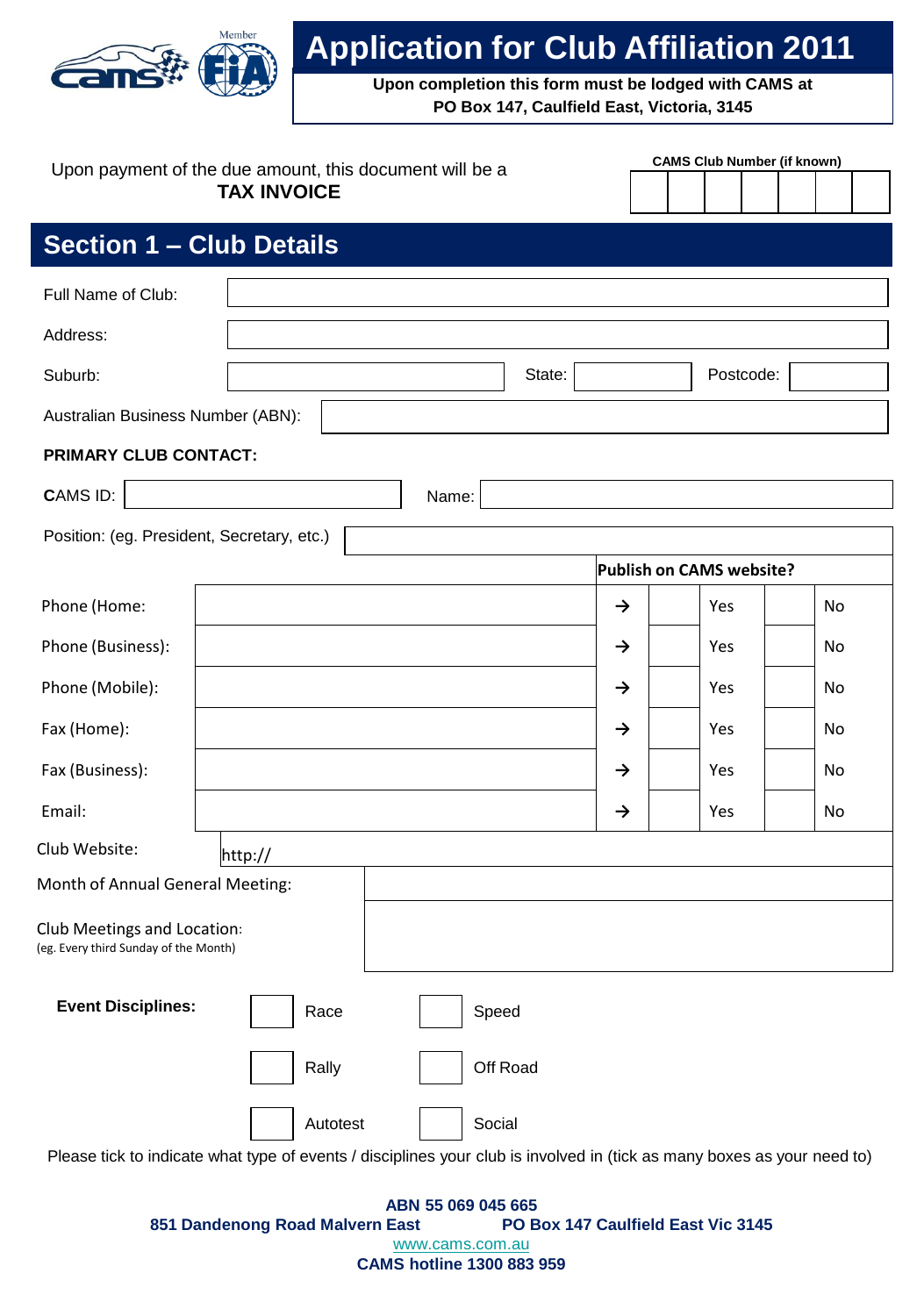## **Section 2 – APPLICATION FEE & PAYMENT DETAILS**

### **Number of club members during 2010?**

CAMS is now providing two membership options for car clubs affiliating with CAMS.

•**Gear Up** is CAMS full affiliation product and is for those clubs focused on the sporting / competitive aspect of motor sport. It entitles clubs to apply for competitive event permits and be a valid club for competition licences.

•**Enthusiast Club** is CAMS new affiliation product and is for enthusiast or social car clubs focused ONLY on the non-competitive side of motor sport. Clubs affiliating via the Enthusiast Club product are not able to run competitive events or be a valid club for competition licences.

Gear Up Basic Plan 1 \$290.00 1-40 members (AFFL-2011-1) Gear Up Basic Plan 2 \$505.00 41-100 members Gear Up (AFFL-2011-2) Gear Up Basic Plan 3 \$715.00 101-200 members (AFFL-2011-3) Gear Up Basic Plan 4 \$1035.00 **Expansive** 201+ members (AFFL-2011-4) Enthusiast Club Plan 1 \$240.00 1-40 members (AFEC-2011-1) Enthusiast Club Plan 2 \$410.00 **Fnthusiast** 41-100 members (AFEC-2011-2) **Club** Enthusiast Club Plan 3 \$580.00 101-200 members (AFEC-2011-3) Enthusiast Club Plan 4 \$840.00 **Cams** 201+ members (AFEC-2011-4) **Total Payment \$** Payment type: Cheque / Money Order (payable to CAMS) (please tick) Cash (in person only at CAMS State Office) Credit Card (list details below) **Credit Card Details:** please tick if applicable  $\Box$  Visa  $\Box$  Mastercard **Expiry** Card Date: Number: Cardholder's Name: Signature: Signature: Signature: Signature: Signature: Signature: Signature: Signature: Signature: Signature: Signature: Signature: Signature: Signature: Signature: Signature: Signature: Signature: Signa **ABN 55 069 045 665 851 Dandenong Road Malvern East** [www.cams.com.au](http://www.cams.com.au/)

*Affiliation Fee (inc. GST): please tick one box only*

**CAMS hotline 1300 883 959**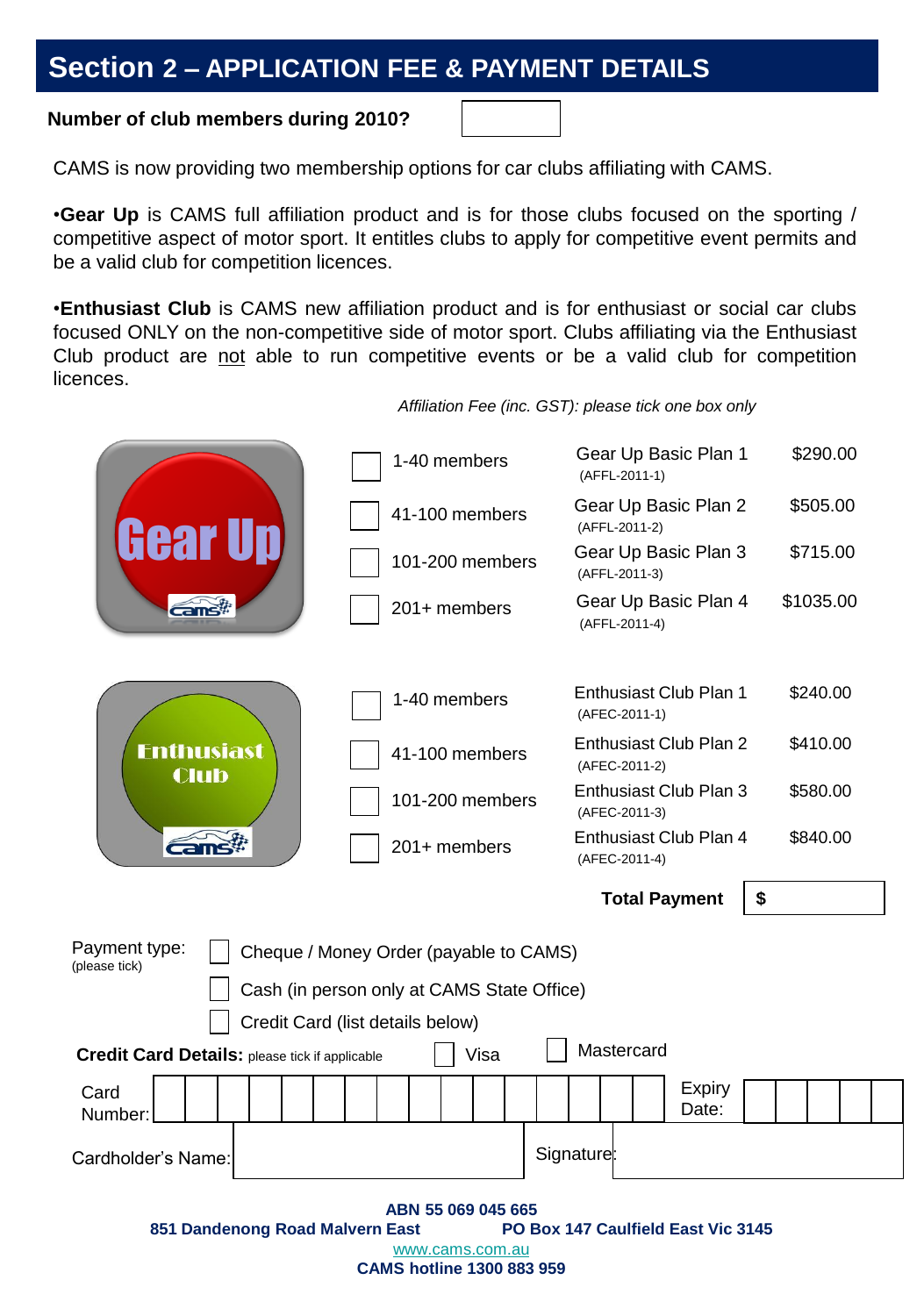# **Section 3 – CLUB EXECUTIVE**

| <b>CLUB PRESIDENT:</b> |  |  |  |  |  |  |  |              |  |  |
|------------------------|--|--|--|--|--|--|--|--------------|--|--|
| CAMS ID:               |  |  |  |  |  |  |  | Name:        |  |  |
| Postal Address:        |  |  |  |  |  |  |  |              |  |  |
| Phone (Home):          |  |  |  |  |  |  |  | Phone (Bus): |  |  |
| Mobile:                |  |  |  |  |  |  |  | Email:       |  |  |

#### **CLUB SECRETARY:**

| CAMS ID:        |  |  |  |  |  |  | Name:        |  |
|-----------------|--|--|--|--|--|--|--------------|--|
| Postal Address: |  |  |  |  |  |  |              |  |
| Phone (Home):   |  |  |  |  |  |  | Phone (Bus): |  |
| Mobile:         |  |  |  |  |  |  | Email:       |  |

#### **STATE COUNCIL DELEGATE:**

| CAMS ID:        |  |  |  |  |  |  |  | Name:        |  |  |
|-----------------|--|--|--|--|--|--|--|--------------|--|--|
| Postal Address: |  |  |  |  |  |  |  |              |  |  |
| Phone (Home):   |  |  |  |  |  |  |  | Phone (Bus): |  |  |
| Mobile:         |  |  |  |  |  |  |  | Email:       |  |  |

### **NEW FOR 2011**

| STATE COUNCIL ALTERNATE DELEGATE: |  |  |  |  |  |  |  |              |  |  |
|-----------------------------------|--|--|--|--|--|--|--|--------------|--|--|
| CAMS ID:                          |  |  |  |  |  |  |  | Name:        |  |  |
| Postal Address:                   |  |  |  |  |  |  |  |              |  |  |
| Phone (Home):                     |  |  |  |  |  |  |  | Phone (Bus): |  |  |
| Mobile:                           |  |  |  |  |  |  |  | Email:       |  |  |

## **Section 4 – ATTACHMENTS**

|                                   | IMPORTANT NOTE: The following documents must be attached with your Application for Club Affiliation.                                                                                        |
|-----------------------------------|---------------------------------------------------------------------------------------------------------------------------------------------------------------------------------------------|
| Constitution/                     | • For clubs affiliating with CAMS for the first time, please attach a copy of your club's<br>Constitution and/or Articles of Association.                                                   |
| Articles of<br>Association:       | • For clubs renewing their CAMS affiliation, please attach a copy of your club's<br>Constitution and/or Articles of Association only if they have changed within the<br>previous 12 months. |
| Certificate of<br>Incorportation: | • For clubs affiliating with CAMS for the first time, please also attach a copy of the<br>club's Certificate of Incorporation                                                               |

**ABN 55 069 045 665 851 Dandenong Road Malvern East PO Box 147 Caulfield East Vic 3145** [www.cams.com.au](http://www.cams.com.au/) **CAMS hotline 1300 883 959**